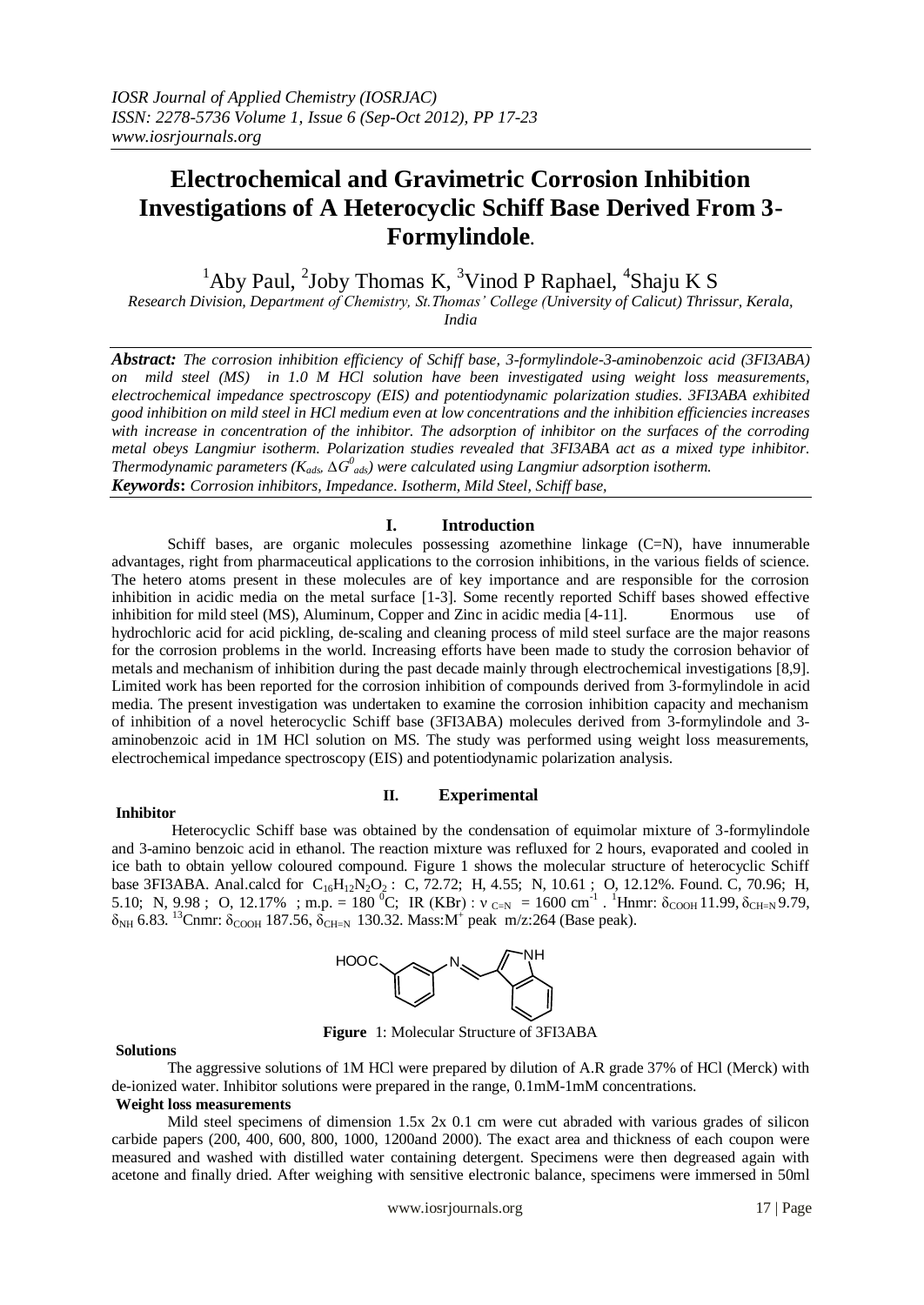acid solutions (non-de aerated) at 28  $\rm{^0C}$  in the absence and presence of the inhibitor, 3FI3ABA, using hooks and fishing lines. Weight loss of metal specimens was noted at every 24 h time interval for five days. The experiments were carried out in duplicate and the average values were reported. The corrosion rate (ν) is calculated by the following equation [8].

$$
v = \frac{W}{c}
$$

where W is the average weight loss of coupon, S is the total area of specimen and t is the time of treatment. The percentage of inhibition efficiency  $(\eta)$  is defined by [12].  $\eta_{w}$ % =  $\frac{v_0 - v}{v_0}$  $\times$  100 (2)

where  $v_0$  and v are the corrosion rates of uninhibited and inhibited specimens respectively.

### **Electrochemical Impedance Spectroscopy (EIS)**

The EIS measurements were performed in a three electrode assembly. Saturated calomel electrode  $(SCE)$  was used as the reference electrode. Platinum electrode having  $1 \text{cm}^2$  area was taken as counter electrode. Metal specimens with an exposed area of  $1cm<sup>2</sup>$  were used as the working electrode. The EIS experiments were carried out on a Ivium compactstat-e electrochemical system. 1M HCl acid (no deaereation, no stirring) was taken as the electrolyte and the working area of the metal specimens were exposed to the electrolyte for 1 h prior to the measurement. EIS measurements were performed at constant potential (OCP) in the frequency range from 1 KHz to 100 mHz with amplitude of 10 mV as excitation signal. The percentage of inhibitions from impedance measurements were calculated using charge transfer resistance values by the following expression [2]:

$$
\eta_{\rm EIS} \% = \frac{\text{Rct} - \text{R'ct}}{\text{Rct}} \times 100 \tag{3}
$$

where  $R_{ct}$  and  $R'_{ct}$  are the charge transfer resistances of working electrode with and without inhibitor respectively.

#### **Potentiodynamic polarization**

Electrochemical polarization studies of MS specimens in 1M HCl with and without inhibitor were performed by recording anodic and cathodic potentiodynamic polarization curves. Polarization plots were obtained in the electrode potential range from -100 to +100 mV Vs corrosion potential ( $E_{\text{corr}}$ ) at a scan rate of 1mV/sec. Tafel polarization analysis were done by extrapolating anodic and cathodic curves to the potential axis to obtain corrosion current densities(  $I_{\text{corr}}$ ). The percentage of inhibition efficiency ( $\eta_{\text{poly}}$ ) was evaluated from the measured  $I_{\text{corr}}$  values using the following relation [13]:

$$
\eta_{pol} \% = \frac{1 \text{corr} - 1 \text{corr}}{1 \text{corr}} \times 100 \tag{4}
$$

where  $I_{\text{corr}}$  and  $I'_{\text{corr}}$  are the corrosion current densities of the exposed area of the working electrode in the absence and presence of inhibitor.

From the slope analysis of the linear polarization curves in the vicinity of corrosion potential of blank and different concentrations of the inhibitor, the values of polarization resistance  $(R_p)$  in 1M HCl solution were obtained. From the evaluated polarization resistance, the inhibition efficiency was calculated using the relationship

$$
\eta_{\rm Rp}\% = \frac{\rm R^{\prime}p - \rm Rp}{\rm R^{\prime}p} \quad \times 100 \tag{5}
$$

where  $\overrightarrow{R}_p$  and  $\overrightarrow{R}_p$  are the polarization resistance in the presence and absence of inhibitor respectively [2].

#### **Weight loss measurements**

# **III. Results And Discussion**

The corrosion rates and inhibition efficiencies obtained for MS specimens for a period of 24 h are listed in Table 1. For MS specimens the corrosion rate markedly decreased with inhibitor concentration. This response is due to the fact that the surface coverage of the inhibitor molecules on the metal through adsorption increases with increase in concentration [14]. A maximum inhibition efficiency of 95% was obtained for 0.8mM. Fig. 2 shows the variation inhibition efficiency with immersion time for the inhibitor concentrations 0.1, 0.4 and 0.8mM. For 0.1 and 0.4mM concentrations the inhibition efficiencies rised up to 72 hr and will not changed further considerably. For 0.8mM concentration, the percentage of inhibition efficiency almost remained as constant for the studied period.

(1)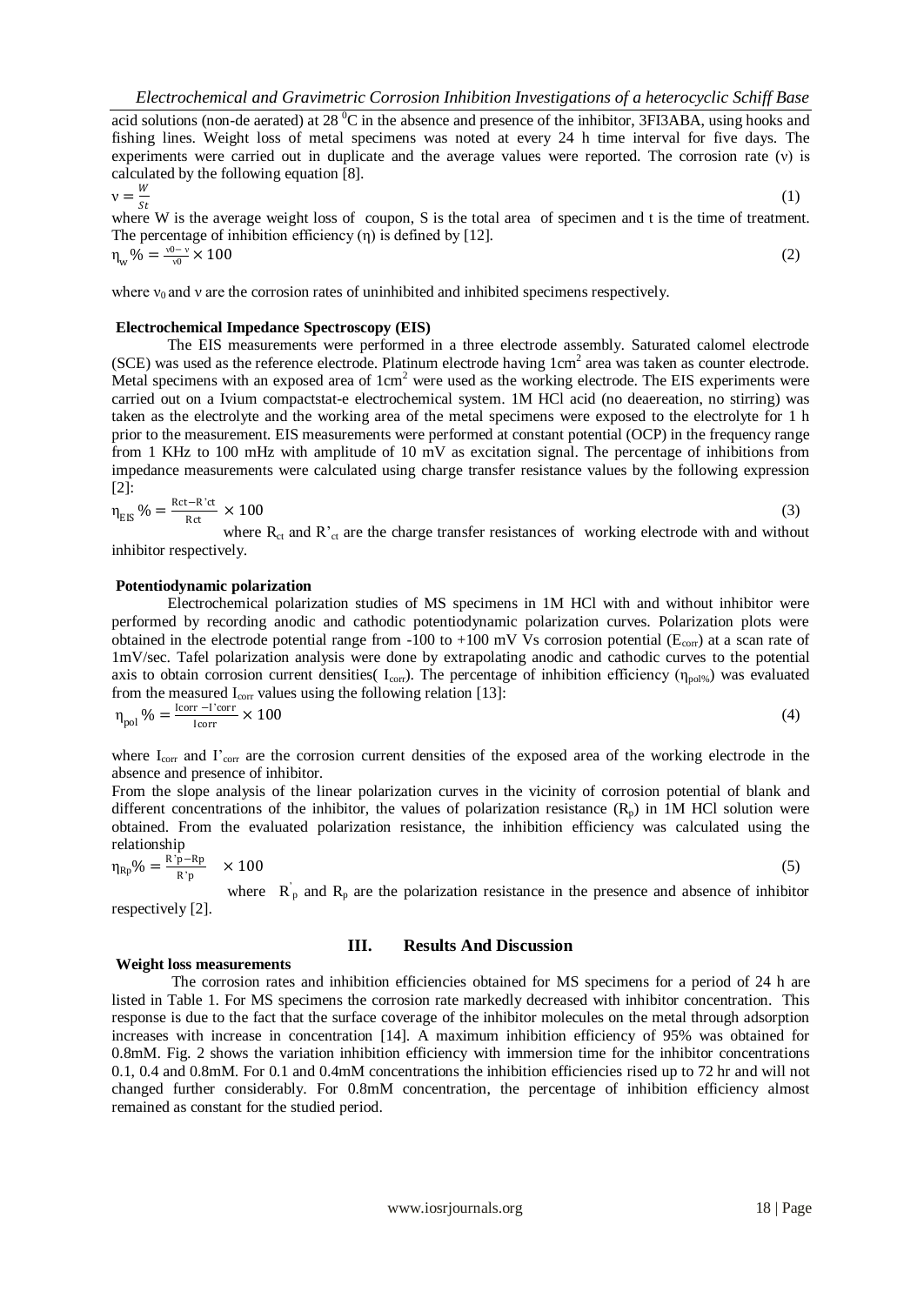|  |  |                                                                             |  | Table 1: The corrosion rate and percentage of inhibition efficiency obtained for MS specimens immersed in |  |
|--|--|-----------------------------------------------------------------------------|--|-----------------------------------------------------------------------------------------------------------|--|
|  |  | 1M HCl at 28 <sup>o</sup> C for 24 h in the presence and absence of 3FI3ABA |  |                                                                                                           |  |

|         | Corrosion rate | Inhibition                |
|---------|----------------|---------------------------|
| C(mM)   | $(mmy^{-1})$   | efficiency $(\eta_W \% )$ |
| 0       | 4.23           |                           |
| 0.1     | 1.12           | 73.5                      |
| 0.2     | 1.02           | 75.8                      |
| 0.3     | 0.80           | 81.1                      |
| 0.4     | 0.76           | 82.2                      |
| 0.5     | 0.52           | 87.8                      |
| 0.6     | 0.45           | 89.4                      |
| 0.7     | 0.37           | 91.3                      |
| $0.8\,$ | 0.21           | 95.0                      |



**Figure 2**: Variation of inhibition efficiency with immersion time

## **Comparison of inhibition efficiency of Schiff base with its parent amine**

 To compare the inhibition efficiencies of Schiff base and parent amine, weight loss measurements of MS specimens were performed in 1M HCl at 28 <sup>o</sup>C. The percentage of corrosion inhibition efficiencies obtained for Schiff base and parent amine on MS specimens is listed in Table 2. For MS specimens the inhibition efficiency of the Schiff base 3FI3ABA was markedly higher than that of 3-aminobenzoic acid for the studied concentrations. This investigation clearly establishes the role of azomethine linkage  $(C=N)$  present in the Schiff base which actively participate in the corrosion inhibition mechanism.

| C(mM) | MS specimens $(\eta_{W\%})$ |             |  |  |  |  |
|-------|-----------------------------|-------------|--|--|--|--|
|       | Parent Amine                | Schiff base |  |  |  |  |
| 0.1   | 48.9                        | 73.5        |  |  |  |  |
| 0.4   | 55.1                        | 82.2        |  |  |  |  |
|       | 67 I                        | 913         |  |  |  |  |

**Table 2:** Comparison of inhibition efficiency of Schiff base and parent amine

## **Adsorption isotherm and free energy of adsorption**

The mechanism of adsorption and the surface behavior of organic molecules can be easily viewed through adsorption isotherms. Different models of adsorption isotherms considered are Langmiur, Temkin, Frumkin and Freundlich isotherms. For the evaluation of thermodynamic parameters it is necessary to determine the best fit isotherm with the aid of correlation coefficient  $(R^2)$ . Among the isotherms mentioned above, the best description of the adsorption behavior of 3FI3ABA on MS specimens in 1M HCl was Langmiur adsorption isotherm which can be expressed as

$$
\frac{c}{\theta} = \frac{\hat{i}}{K_{ads}} + C
$$
 (6)

where C is the concentration of the inhibitor,  $\theta$  is the fractional surface coverage and K<sub>ads</sub> is the adsorption equilibrium constant [15]. Fig. 3 represents the adsorption plots of 3FI3ABA obtained by the weight loss measurements of MS steel specimens in 1M HCl at  $28\,^0C$ .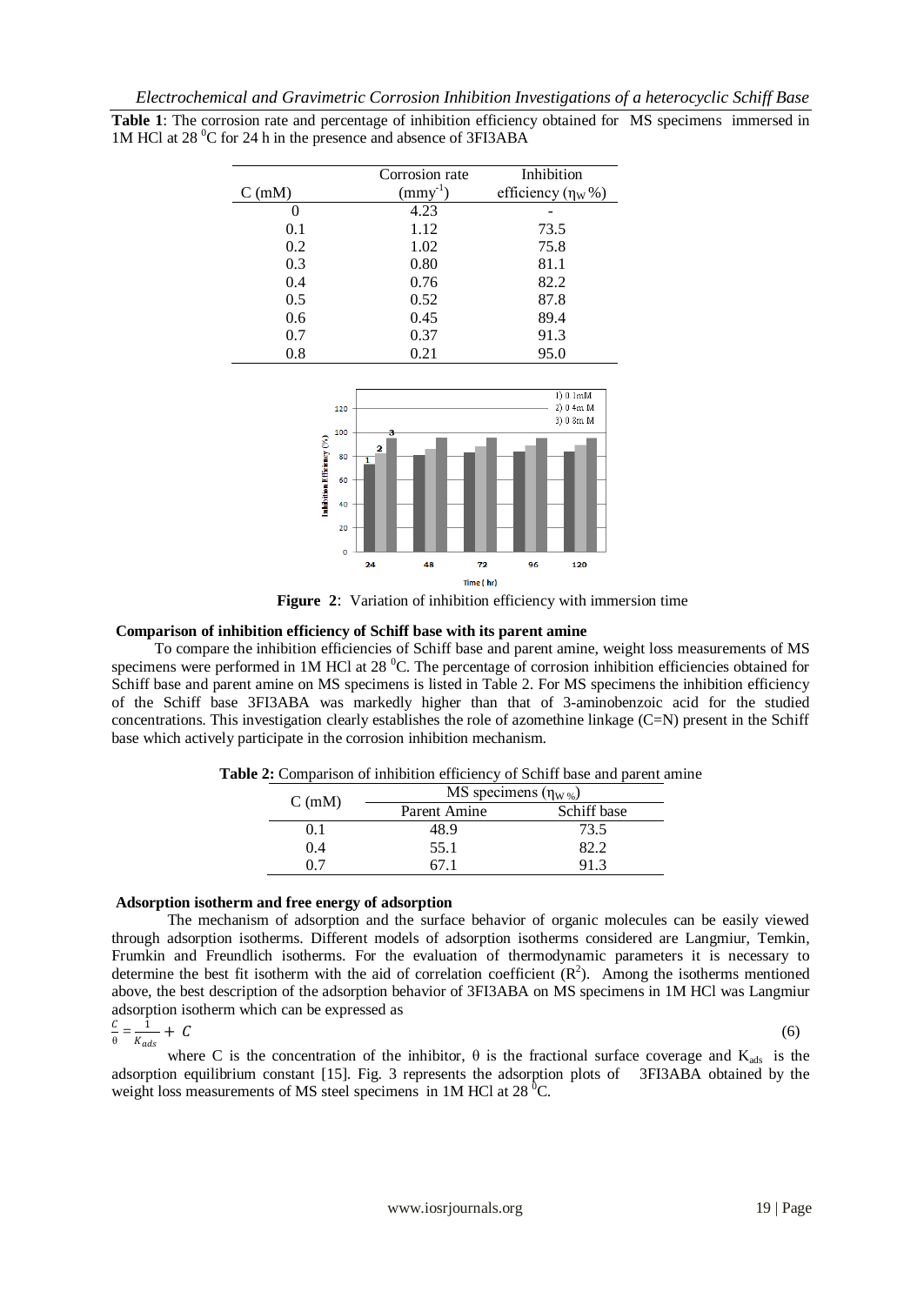

**Figure 3:** Langmiur adsorption isotherm for the adsorption of 3FI3ABA on MS surface in 1M HCl at  $28\text{ }^0C$ 

The adsorption equilibrium constant K<sub>ads</sub> is related to the standard free energy of adsorption ∆G<sup>0</sup><sub>ads</sub>, by  $\Delta G^0_{ads} = -RTIn(55.5 K_{ads})$  (7)

Where 55.5 is the molar concentration of water, R is the universal gas constant and T is the temperature in Kelvin [16]. From the adsorption isotherm,  $K_{ads} = 16666$ .  $\Delta G_{ads}^0$  for 3FI3ABA on MS showed negative values indicating the spontaneity of the process. The value of  $\Delta G^0_{ads}$  upto -20kJ mol<sup>-1</sup> is an indication of the electrostatic interaction of the charged molecule and the charged surface of the metal (physisorption) while  $\Delta G_{\text{ads}}^0$  is more negative than -40kJ implies that inhibitor molecules are adsorbed strongly on the metal surface through co-ordinate type bond(chemisorption) [16-18]. In the present investigation, 3FI3ABA molecules showed ∆G<sup>0</sup><sub>ads</sub> -34.4kJ suggesting that the adsorption of inhibitor involves both electrostatic-adsorption and chemisorptions on MS.

#### **EIS measurements**

The corrosion response of MS in 1M HCl in the presence and absence of inhibitor has been investigated using Electrochemical Impedance Spectroscopy at  $28^{\circ}$ C. Fig. 4 represents the Nyquist plots of MS specimens in 1M HCl. It is evident from the plots that the impedance response of metal specimens showed a marked difference in the presence and absence of the inhibitor 3FI3ABA.

The semicircles showed slight irregularity which may be attributed to the roughness or non homogeneous nature of the metal surface [19-22]. The capacitance loop intersects the real axis at higher and lower frequencies. At high frequency end the intercept corresponds to the solution resistance  $(R_s)$  and at lower frequency end corresponds to the sum of  $R_s$  and charge transfer resistance  $(R<sub>ct</sub>)$ . The difference between the two values gives  $R_{ct}$ . The value of  $R_{ct}$  is a measure of electron transfer across the exposed area of the metal surface and it is inversely proportional to rate of corrosion [23].





**Figure 4**: Nyquist plots for MS specimens in 1M HCl

 **Figure 5**: Equivalent circuit fitting for EIS

Impedance behaviour can be well explained by pure electric models that could verify and enable to calculate numerical values corresponding to the physical and chemical properties of electrochemical system under examination [24]. The simple equivalent circuit that fit to many electrochemical system composed of a double layer capacitance,  $R_s$  and  $R_{ct}$  [5,25,26]. To reduce the effects due to surface irregularities of metal, constant phase element (CPE) is introduced into the circuit instead of a pure double layer capacitance which gives more accurate fit [27] as shown in the Fig. 5.

The impedance of CPE can be expressed as  $Z_{CPE} = \frac{1}{Y_0 - G}$  $Y_0$   $(j\omega)^n$ 

Where  $Y_0$  is the magnitude of CPE, n is the

exponent (phase shift), ω is the angular frequency and j is the imaginary unit. CPE may be resistance, capacitance and inductance depending upon the values of n [5]. In all experiments the observed value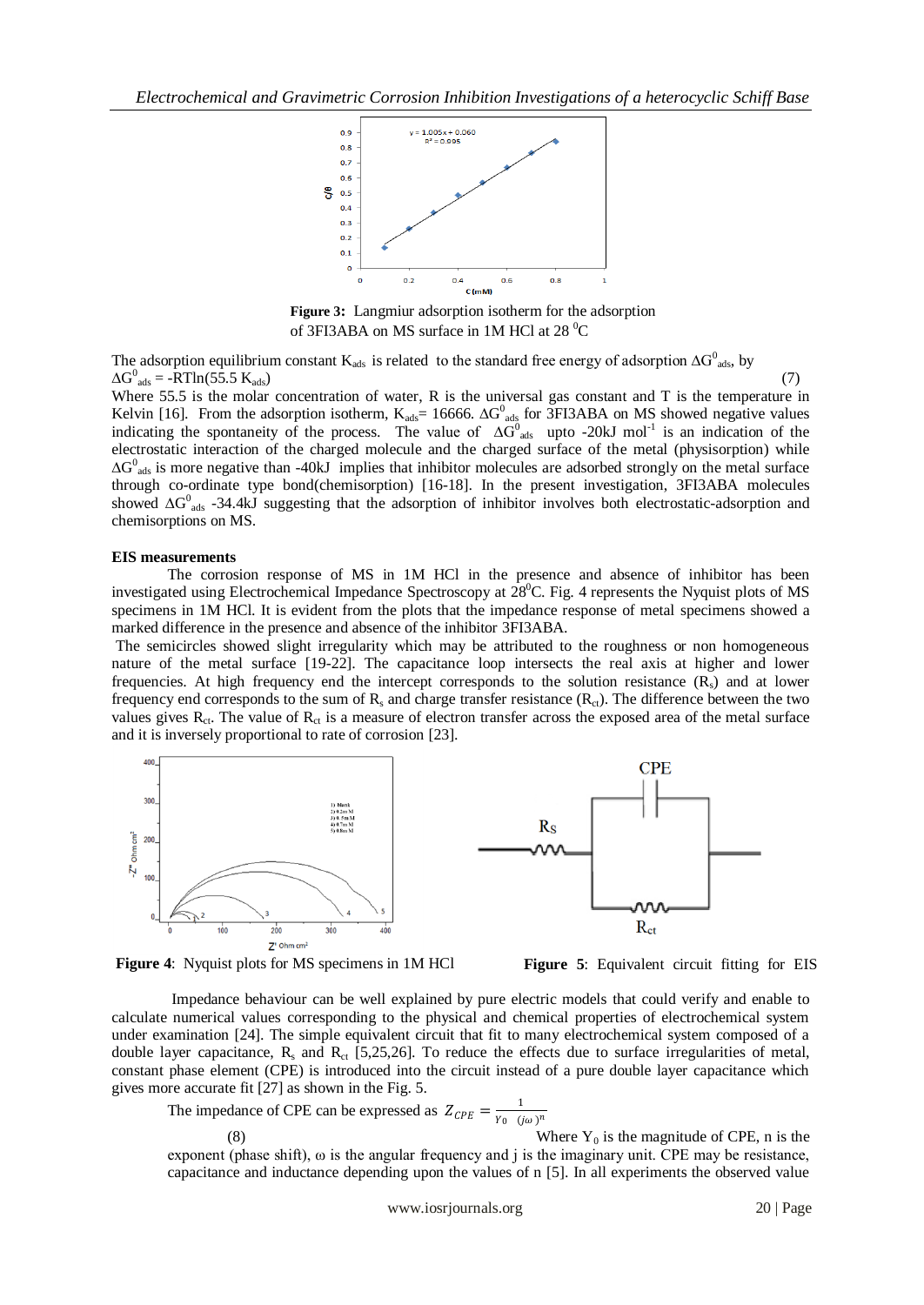of n ranges between 0.8 and 1.0, suggesting the capacitive response of CPE. The EIS parameters such as  $R_{ct}$ ,  $R_s$  and CPE and the calculated values of percentage of inhibition ( $\eta_{EIS\%}$ ) are listed in Table 3.

| Dresence of SFISABA |                            |                             |                        |                         |  |  |
|---------------------|----------------------------|-----------------------------|------------------------|-------------------------|--|--|
| C                   | $R_{\rm ct}$               | <b>CPE</b>                  | R.                     |                         |  |  |
| (mM)                | $\Omega$ cm <sup>2</sup> ) | $(\mu$ F cm <sup>-2</sup> ) | $(\Omega \text{cm}^2)$ | $\eta_{\textrm{EIS}\%}$ |  |  |
| 0                   | 33.0                       | 97.06                       | 5.42                   |                         |  |  |
| 0.2                 | 47.9                       | 78.72                       | 5.84                   | 31.1                    |  |  |
| 0.5                 | 151.0                      | 91.31                       | 13.06                  | 78.1                    |  |  |
| 0.7                 | 288.0                      | 62.09                       | 17.59                  | 88.5                    |  |  |
| 0.8                 | 348.0                      | 53.73                       | 20.04                  | 90.5                    |  |  |
|                     |                            |                             |                        |                         |  |  |

**Table 3**: Electrochemical Impedance parameters of MS specimens, in 1M HCl at 28 <sup>o</sup>C in the absence and presence of 3FI3ABA

From Table 3 it is clear that  $R<sub>ct</sub>$  values are increased with increasing inhibitor concentration. Decrease in capacitance values CPE with inhibitor concentration can be attributed to the decrease in local dielectric constant and /or increase in the thickness of the electrical double layer. This emphasis the action of inhibitor molecules by adsorption at the metal–solution interface [28]. The percentage of inhibitions ( $\eta_{\text{EIS}\%}$ ) showed a regular increase with increase in inhibitor concentration. A maximum of 90.5% inhibition efficiency could be achieved at an inhibitor concentration of 0.8mM.

## **Potentiodynamic polarization studies**

Potentiodynamic polarization curves for 3FI3ABA in 1M HCl on MS specimens are shown in Fig.6. Polarization parameters like corrosion current densities  $(I_{\text{cor}})$ , corrosion potential  $(E_{\text{cor}})$ , cathodic Tafel slope  $(b<sub>c</sub>)$ , anodic Tafel slope  $(b<sub>a</sub>)$ , and inhibition efficiency  $(E<sub>n</sub>)$  are listed in Table 4. A prominent decrease in the corrosion current density ( $I_{corr}$ ) was observed in the presence of inhibitor 3FI3ABA. A lowest value of  $I_{corr}$  was noticed for the inhibitor solution of concentration 0.8mM which exhibited a maximum inhibition efficiency of 90%. Since the value of b<sup>a</sup> changes appreciably in the presence of 3FI3ABA, it may be assumed that the inhibitor molecules are more adsorbed on anodic sites. Generally if the shift of  $E_{\text{corr}}$  is >85 with respect to  $E_{\text{corr}}$ of uninhibited solution, the inhibitor can be viewed as cathodic or anodic type [18,29,30]. In the present study the maximum shift of  $E_{\text{corr}}$  is 25mV, suggesting that 3FI3ABA acts as a mixed type inhibitor for MS specimens in 1MHCl. Similar results were reported by Sam John *et al* [9].



**Figure 6:** Tafel plots of MS specimens in 1M HCl at 28 <sup>0</sup>C, with and without inhibitor

## **IV. Mechanism of Inhibition**

It is well known that the surface of the metal is positively charged in acidic media [31]. It is believed that the Cl<sup>-</sup>ions could be specifically adsorbed on the metal surface and creates an excess of negative charge on the surface. This will favour the adsorption of protonated Schiff base (3FI3ABAH<sup>+</sup>) on the surface and hence reduce the dissolution of Fe [32]. Besides this electrostatic interaction between the protonated Schiff base and the metal surface other possible interactions are i) interaction of unshared electron pairs in the molecule with the metal ii) Interaction of  $\pi$ -electrons with the metal and iii) a combination of types (i–ii) [33-34]. If one examines the structure of Schiff base (3FI3ABA), many potential sources of inhibitor–metal interaction can be recognized. The unshared pair of electrons present on two N atoms is of key importance in making coordinate bond with the metal. The  $\pi$ -electron cloud of the aromatic rings and the azomethine linkage also participate in the inhibition mechanism. Furthermore, the double bonds in the inhibitor molecule permit the back donation of metal d electrons to the  $\pi^*$  orbital and this type of interaction cannot occur with amines [35]. This can be justified by the lower inhibition efficiency of the parent amine than that of Schiff base.

www.iosrjournals.org 21 | Page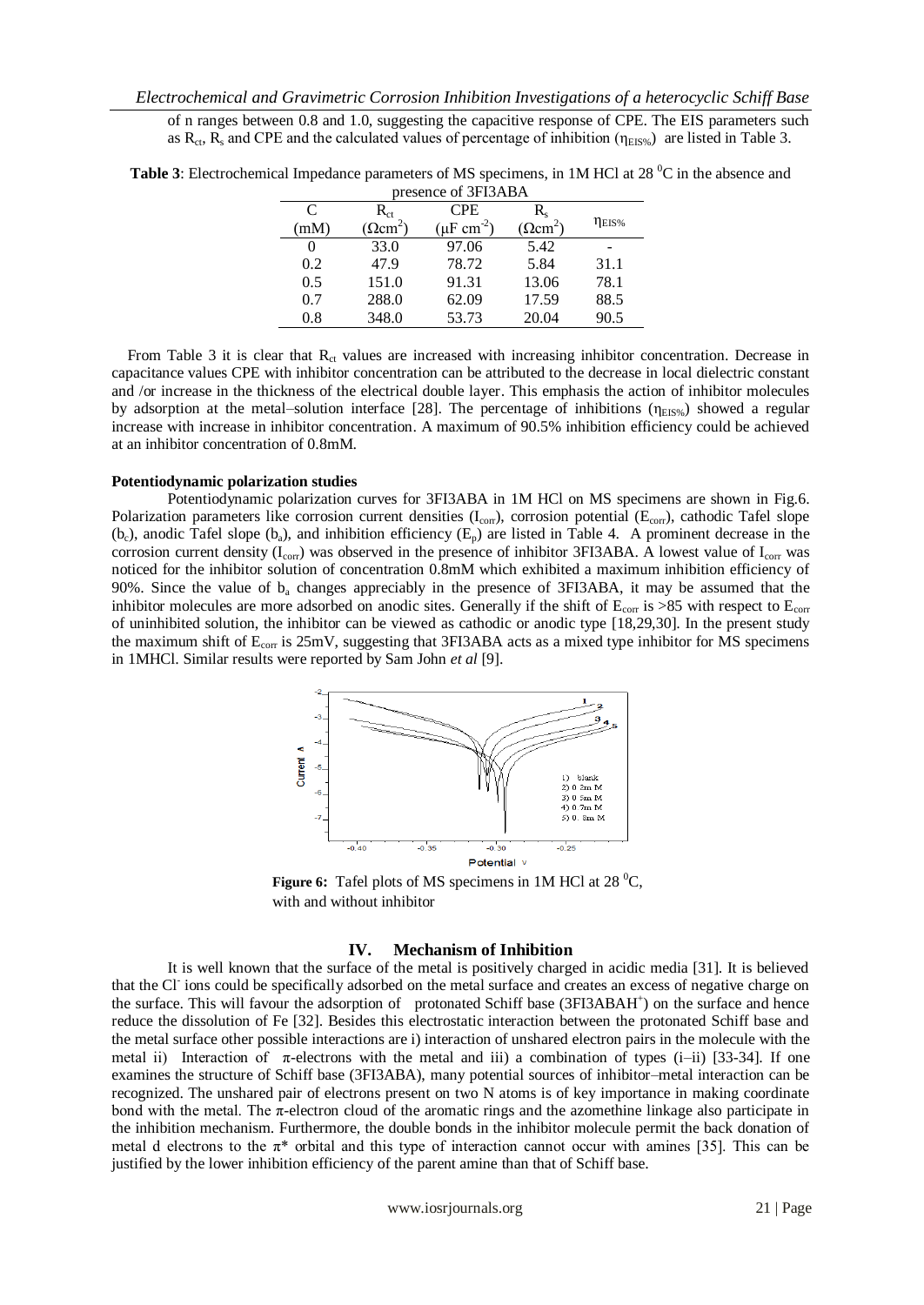| Electrochemical and Gravimetric Corrosion Inhibition Investigations of a heterocyclic Schiff Base |  |  |  |
|---------------------------------------------------------------------------------------------------|--|--|--|
|---------------------------------------------------------------------------------------------------|--|--|--|

| $\mu$ exerce of 51 for the $\mu$ |                        |                                           |                   |               |             |                |               |
|----------------------------------|------------------------|-------------------------------------------|-------------------|---------------|-------------|----------------|---------------|
|                                  |                        | Tafel Data                                |                   |               |             | Linear<br>data | polarization  |
| c(mM)                            | $E_{corr}$<br>(mV/SCE) | $\frac{1}{\text{corr}}$<br>$(\mu A/cm^2)$ | $b_c$<br>(mV/dec) | $b_a(mv/dec)$ | $\eta$ pol% | $R_p(ohm)$     | $\eta_{Rp\%}$ |
| $\theta$                         | 482                    | 362                                       | 98                | 75            | ٠           | 41.2           |               |
| 0.2                              | 490                    | 205                                       | 98                | 68            | 43.4        | 69.4           | 40.6          |
| 0.5                              | 493                    | 80                                        | 103               | 88            | 78.0        | 205.2          | 79.9          |
| 0.7                              | 500                    | 47                                        | 95                | 94            | 87.0        | 342.2          | 88.0          |
| 0.8                              | 507                    | 39                                        | 92                | 99            | 89.2        | 431.1          | 90.4          |
|                                  |                        |                                           |                   |               |             |                |               |

**Table 4:** Potentiodynamic polarization parameters of MS specimens in 1M HCl at 28<sup>°</sup>C in the absence and presence of  $3F13ABA$ 

# **V. Conclusions**

- 1. 3FI3ABA is a good inhibitor for MS in 1M HCl. A maximum of 95% of inhibition efficiency could be achieved with this inhibitor by gravimetric investigation.
- 2. Compared to the parent amine, 3-aminobenzoic acid, the Schiff base 3FI3ABA exhibited higher inhibition efficiency.
- 3. The inhibition mechanism is explained by adsorption. Adsorption of Schiff base on MS surface obey Langmiur isotherm.
- 4. The thermodynamic parameters of the adsorption are calculated from the adsorption isotherms which showed that both physisorption and chemisorption are involved in the inhibition process.

#### **References**

- [1] F. Bentiss, M. Traisnel, L. Gengembre and M. Lagrenée, Inhibition of acidic corrosion of mild steel by3,5-diphenyl-4*H*-1,2,4 triazole, *Applied Surface Science*, 161(2), 2000, 194–202.
- **[**2] A. Raman and P. Labine, Reviews on Corrosion Inhibitor Science and Technology,(vol. 1, NACE, Houston, TX , p.5,1986)
- [3] E.E. Oguzie, Corrosion inhibition of mild steel in hydrochloric acid solution by methylene blue dye, *Materials Letters*, 59(8), 2005, 1076-1079.
- [4] A. Yurt and Özlem Aykın, Diphenolic Schiff bases as corrosion inhibitors for aluminium in 0.1 M HCl: Potentiodynamic polarisation and EQCM investigations, *Corrosion Science,* 53(11), 2011, 3725-3732.
- [5] A. K. Singh, S. K. Shukla, M. Singh and M.A. Quraishi, Inhibitive effect of ceftazidime on corrosion of mild steel inhydrochloric acid solution, *Materials Chemistry and Physics*, 129(1), 2011, 68-76.
- [6] M. Behpour, S.M. Ghoreishi, N. Soltani, M. Salavati-Niasari, M. Hamadanian and A. Gandomi, Electrochemical and theoretical investigation on the corrosion inhibition of mild steel by thiosalicylaldehyde derivatives in hydrochloric acid solution, *Corrosion Science*, 50(8), 2008, 2172-2181.
- [7] K. Stanly Jacob and G. Parameswaran, Corrosion inhibition of mild steel in hydrochloric acid solution by Schiff base furoin thiosemicarbazone, *Corrosion Science*, 52(1), 2010, 224-228..
- [8] S. Deng, X. Li and H. Fu **,** Alizarin violet 3B as a novel corrosion inhibitor for steel in HCl, H2SO<sup>4</sup> solutions *Corrosion Science*, 53(11), 2011, 3596-3602.
- [9] S. John and A. Joseph, Electro analytical, surface morphological and theoretical studies on the corrosion inhibition behavior of different 1,2,4-triazole precursors on mild steel in 1 M hydrochloric acid, *Materials Chemistry and Physics*, 133(2), 2012, 1083- 1091.
- [10] A*.* Bansiwal,P. Anthony, and S.P Mathur, Inhibitive effect of some Schiff bases on corrosion of aluminium in hydrochloric acid solutions, *British Journal of Corrosion,* 35(4), 2000, 301-303.
- [11] S. Li, S. Chen, S. Lei, H. Ma, R. Yu and D. Liu, Investigation on some Schiff bases as HCl corrosioninhibitors for copper, *Corrosion Science*,41(7), 1999, 1273-1287, 1999.
- [12] AST G-31-72, Standard recommended practice for the laboratory immersion corrosion testing of metals,ASTM, Philadelphia, PA, p.401, 1990.
- [13] H. Ashassi-Sorkhabi, B. Shaabani and D. Seifzadeh, Effect of some pyrimidinic Shciff bases on the corrosionof mild steel in hydrochloric acid solution, *Electrochimica Acta*, 50(16), 2005, 3446-3452.
- [14] I.B. Oboz and N.O. Obi-Egbedi, Adsorption properties and inhibition of mild steel corrosion in sulphuric acid solution by ketoconazole: Experimental and theoretical investigation, *Corrosion Science*, 52(1), 2010, 198-204.
- [15] X. Li, S. Deng, H. Fu, and T. Li, Adsorption and inhibition effect of 6-benzylaminopurine on cold rolled steelin1.0 M HCl, *Electrochimica Acta*, 54(16), 2009, 4089-4098.
- [16] E. Cano, J.L. Polo, A.La [I](http://www.springerlink.com/content/?Author=A.+La+Iglesia)glesia, and J.M. Bastidas ,A Study on the Adsorption of Benzotriazole on Copper in Hydrochloric Acid Using the Inflection Point of the Isotherm, *Adsorption* 10(3), 2004, 219 225.
- [17] F. Bentiss, M. Lebrini and M. Lagrenée, Thermodynamic characterization of metal dissolution and inhibitor adsorption processes in mild steel/2,5-bis(*n*-thienyl)-1,3,4-thiadiazoles/hydrochloric acid system, *Corrosion Science*, 47(12), 2005, 2915-2931.
- [18] W. Li, Q. He, S. Zhang, C. Pei and B. Hou, Some new triazole derivatives as inhibitors for mild steel corrosion in acidic medium, *Journal of Applied Electrochemistry*, 38(3), 2008, 289-295.
- [19] H. H. Hassan, E. Abdelghani and M. A. Amin, Inhibition of mild steel corrosion in hydrochloric acid solutionby triazole derivatives: Part I. Polarization and EIS studies, *Electrochimica Acta*, 52(22), 2007, 6359-6366.
- [20] M.S Abdel-Aal, and M.S, Morad, Inhibiting effects of some quinolines and organic phosphonium compounds on corrosion of mild steel in 3M HCl solution and their adsorption characteristics, *British Journal of Corrosion* 36(4), 2001, 253-260.
- [21] P. Bommersbach, C. Alemany-Dumont, J.P. Millet and B. Normand, Formation and behaviour study of an environment-friendly corrosion inhibitor by electrochemical methods, *Electrochimica Acta*, 51(6), 2005, 1076-1084.
- [22] F. Mansfeld, Recording and Analysis of AC Impedance Data for Corrosion Studies, *Corrosion*, 37( 5), 1981, 301-307.
- [23] I.L. Rosenfield, *Corrosion Inhibitors* (McGraw-Hill, New York ,p.66, 1981).